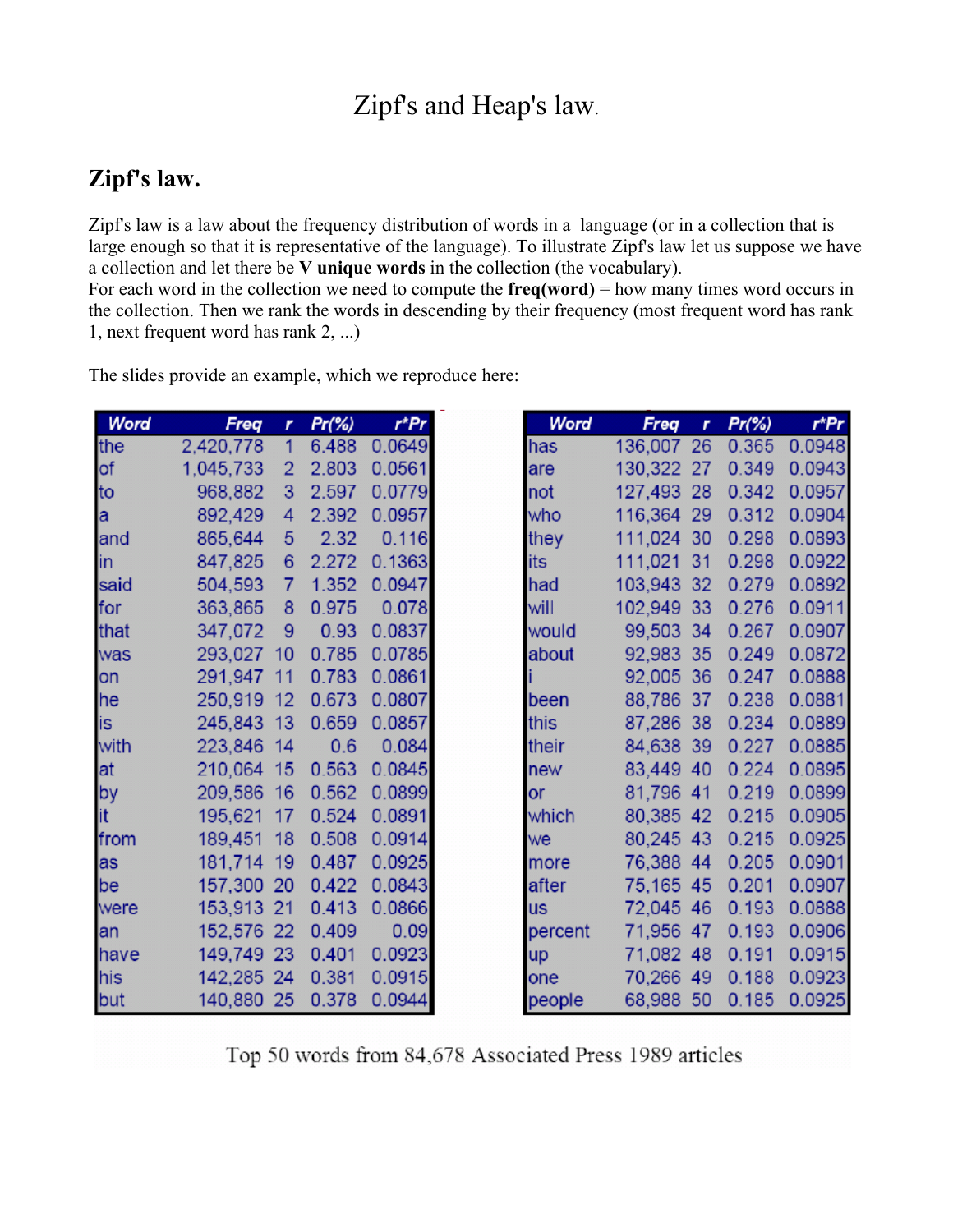Let r be the rank of word,  $Prob(r)$  be the probability of a word at rank r. We do not care about the names of the words, we care only about their ranks and frequencies. By definition  $Prob(r) = freq(r) / N$ where

**freq(r) = the number of times the word at rank r appears in the collection** and **N = total number of words in the collection** (not number of unique words).

Then Zipf's law states that

 $r * Prob(r) = A$ ,

where A is a constant which should empirically be determined from the data. In most cases  $A = 0.1$ . Zipf's law is not an exact law, but a statistical law and therefore does not hold exactly but only on average (for most words).

Taking into account that  $Prob(r) = freq(r) / N$  we can rewrite Zipf's law as

$$
r * freq(r) = A * N
$$

**To establish that Zip's law holds** we need to compute freq(r), which involves computing the frequency of each word and then ranking the words. Then we need to compute  $r * freq(r)$  and see if  $r * freq(r)$  is approximately a constant. This does not mean that for all words  $r * freq(r)$  has to be exactly the same, but it has to be close to the same number for most words. The simplest way to show that Zipf's law holds is to plot the data. Remember that looking at most frequent and least frequent words only is misleading. For those types of words Zipf's law has the highest errors.

Instead of plotting r vs. freq(r), it is better to **plot log(r) on the x-axis and log(freq(r)) on the y axis**. **If Zipf's law holds we should see a line with slope -1** (this means if A is the point where the line crosses the x-axis and B is the point where the line crosses the y-axis and O is the origin of the coordinate system then  $OA = OB$  ).

Another, equivalent way is to **plot log(r)** on the x-axis and **log(Prob(r))** on the y axis.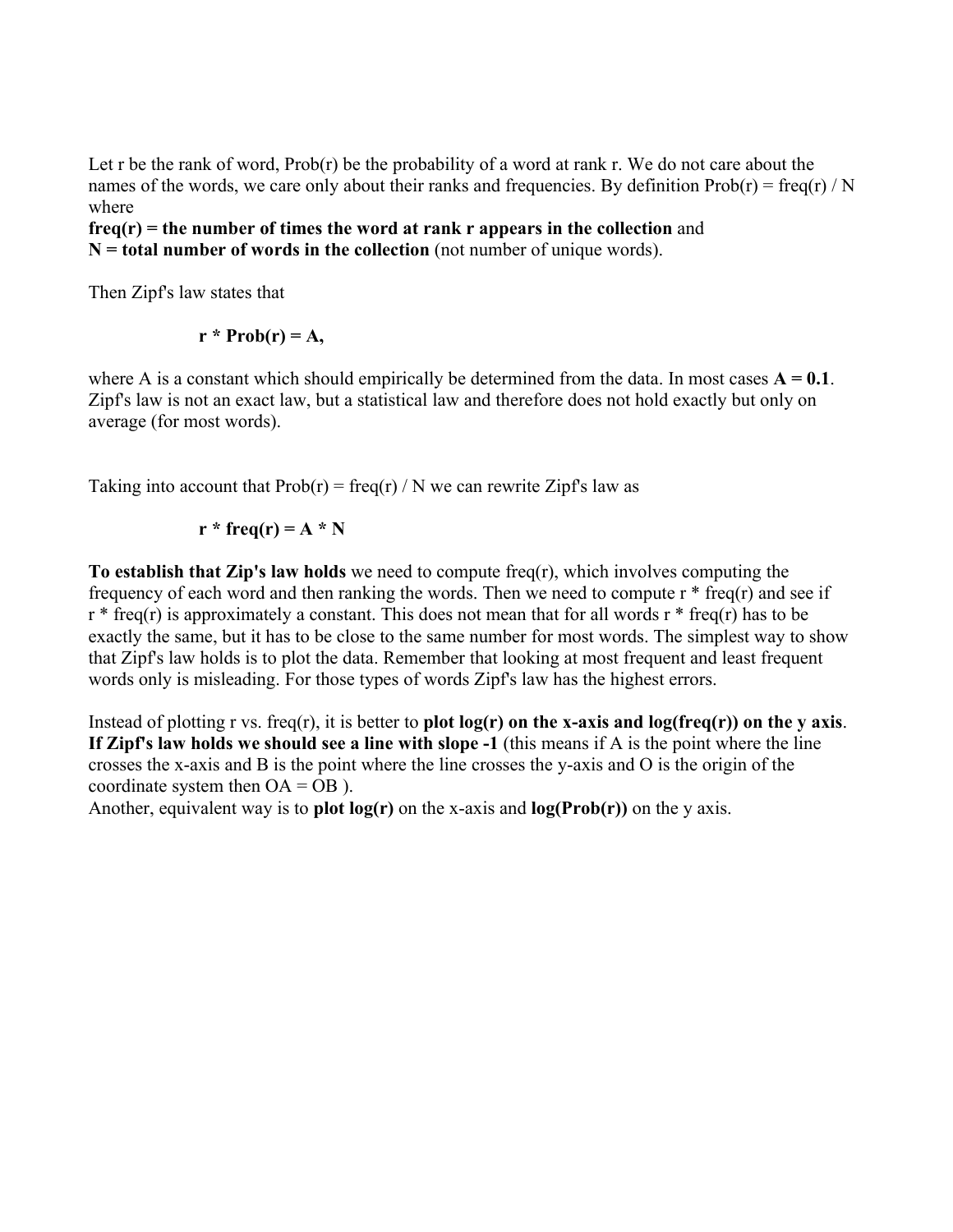

## Source: Extension of Zipf's law to words and Phrases by Ha, Garcia, Smith

Notice the slope of the line is -1.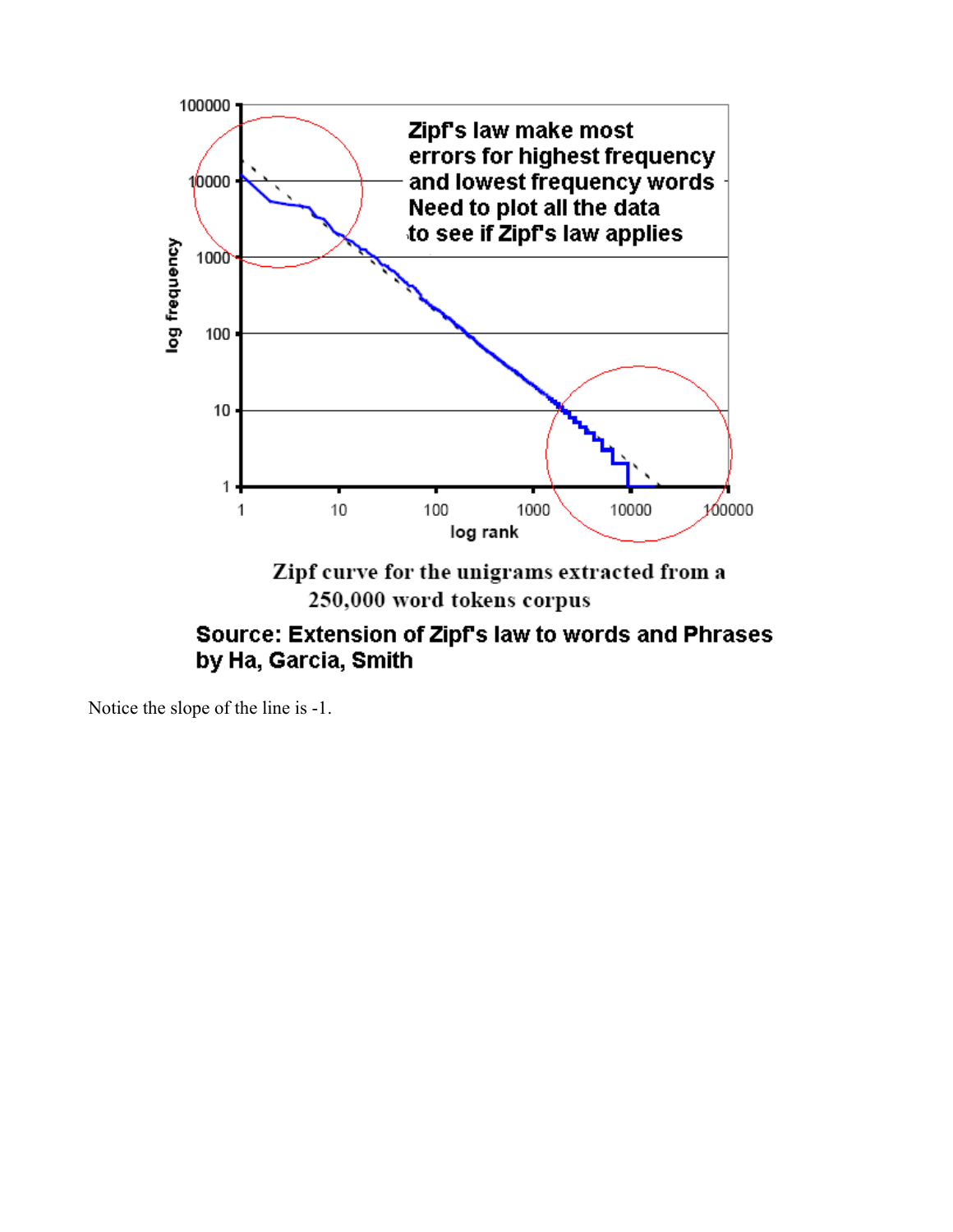We can use Zipf's law to calculate the number of words that appear n times in the collection.

| Let $MaxRank(n) =$ among all words that appear n<br>times let $MaxRank(n)$ be the maximum of the ranks |                                               |                |     |
|--------------------------------------------------------------------------------------------------------|-----------------------------------------------|----------------|-----|
| of those words. For example, if $n = 90$ , the words                                                   |                                               | $1.$ the       | 100 |
| that appear $n = 90$ times are "and", "in", "said"                                                     |                                               | 2. of          | 98  |
| with ranks 5, 6, 7. Then MaxRank $(90)$ = max $(5, 6, 7)$<br>$7) = 7$                                  |                                               | 3.10           | 98  |
|                                                                                                        |                                               | 4. a           | 98  |
| Another example: $MaxRank(79) = max(18, 19, 20)$                                                       |                                               | 5. and         | 90  |
| $= 20$                                                                                                 |                                               | $6. \text{in}$ | 90  |
| Notice that the number of words that appear n                                                          |                                               | 7. said        | 90  |
| times is                                                                                               |                                               | 8. for         | 88  |
| NumberWordsOccur(n) =<br>$MaxRank(n) - MaxRank(n + 1).$                                                |                                               | 9. that        | 88  |
|                                                                                                        | $r_{98} = 4$<br>$r_{90} = 7$<br>$r_{79} = 20$ | $10.$ was      | 87  |
| For example, the number of words that appear 79<br>times is $MaxRank(79) - MaxRank(80) =$              |                                               | $11.$ on       | 85  |
| $max(18, 19, 20) - max(17) = 20 - 17 = 3$                                                              |                                               | 12. he         | 85  |
| We can look at the picture on the right side to see                                                    |                                               | $13.$ is       | 85  |
| that exactly 3 words appear 79 times.                                                                  |                                               | 14. with       | 85  |
| We know from Zipf's law that for the frequency<br>and the rank are related.                            |                                               | 15. at         | 84  |
|                                                                                                        |                                               |                | 83  |
| If $r = MaxRank(n)$ , this means that the rank is r and                                                |                                               | $16.$ by       |     |
| the frequency is n; So r $*$ freq(r) = A $*$ N means                                                   |                                               | $17.$ it       | 80  |
|                                                                                                        |                                               | 18. from       | 79  |
| MaxRank(n) $*$ n = A $*$ N, which implies                                                              |                                               | 19. as         | 79  |
| $MaxRank(n) = A * N / n$                                                                               |                                               | 20. be         | 79  |
|                                                                                                        |                                               | 21. were       | 78  |
| Applying this formula twice we obtain                                                                  |                                               | 22. an         | 78  |
| NumberWordsOccur(n) =                                                                                  |                                               | 23. have       | 73  |
| $MaxRank(n) - MaxRank(n + 1) =$                                                                        |                                               | $24.$ his      | 73. |
| $A*N/n-A*N/(n+1) =$<br>$A^* N (1/n - 1/(n + 1)) = A^* N / [n^* (n + 1)]$                               |                                               | 25. but        | 72  |
| So,                                                                                                    |                                               |                |     |
| NumberWordsOccur(n) = $A * N / [n * (n + 1)]$                                                          |                                               |                |     |
| is the number of words that occur n times.                                                             |                                               |                |     |

**We need to connect A \* N to the number of unique words in the collection. This is easy because V, which is the number of unique words is simply the rank of the last word in the ranked list of words. We need to assume(quite reasonably) that the least occurring word occurs**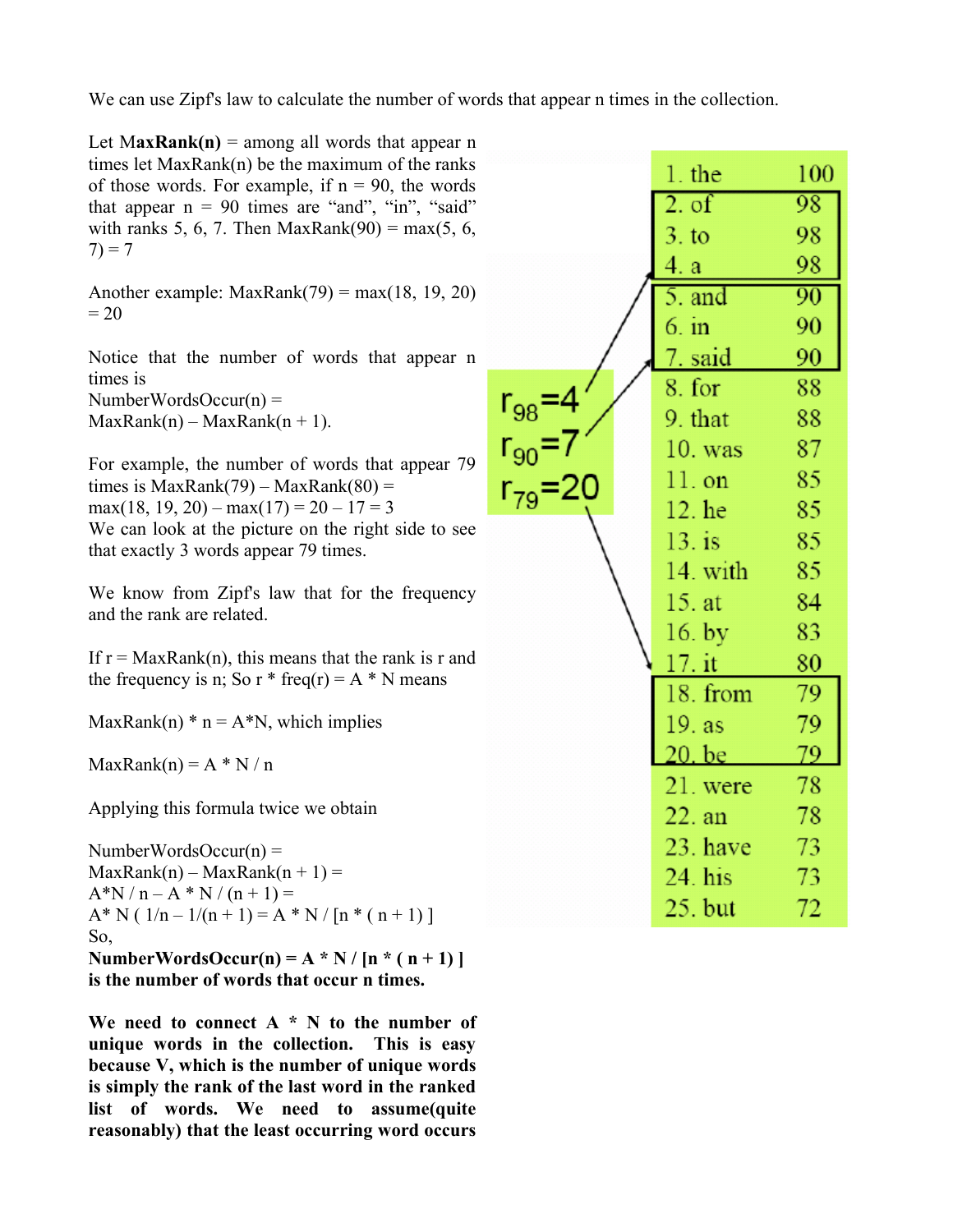```
only once.
So, Zipf's law applied to the least frequent word
gives (here: r = V, and freq(r) = 1)
r * freq(r) = A * N, V * 1 = A * N,A * N = V
```
**Therefore NumberWordsOccur(n) = V /**  $[n * (n + 1)]$ **is the number of words that occur n times. where V is the number of unique words in the collection**

Application of the formula **NumberWordsOccur(n)** =  $V / [n * (n + 1)].$ **What fraction of all unique words appear only once?**

We need "number of words that occur once" / "number of unique words" =  $=$  NumberWordsOccur(1) / V = [ V / [1 \* ( 1 + 1) ] ] / V = 1 / [1 \* ( 1 + 1) ] = ½

## **Heap's law.**

Heap's law states that the number of unique words V in a collection with N words is approximately **Sqrt[N].** The more general form of this law is

```
V = KN<sup>β</sup> (0 < β < 1)Typically
-K \approx 10 - 100-\beta \approx 0.4 - 0.6 (approx. square-root of n)
```
Alpha and beta and usually found by fitting the data.

## **Power laws**

Zipf's and Heap's law belong to a class of laws called power laws. A power law is one that has the form

$$
y = k \cdot x^C
$$

k and c are constants that have to be fit from the data. If we are to write Zipf's law as power low, we notice that  $y = freq(r), x = r, k = A * N, c = -1$ 

If we are to write Heap's law as a power law we observe that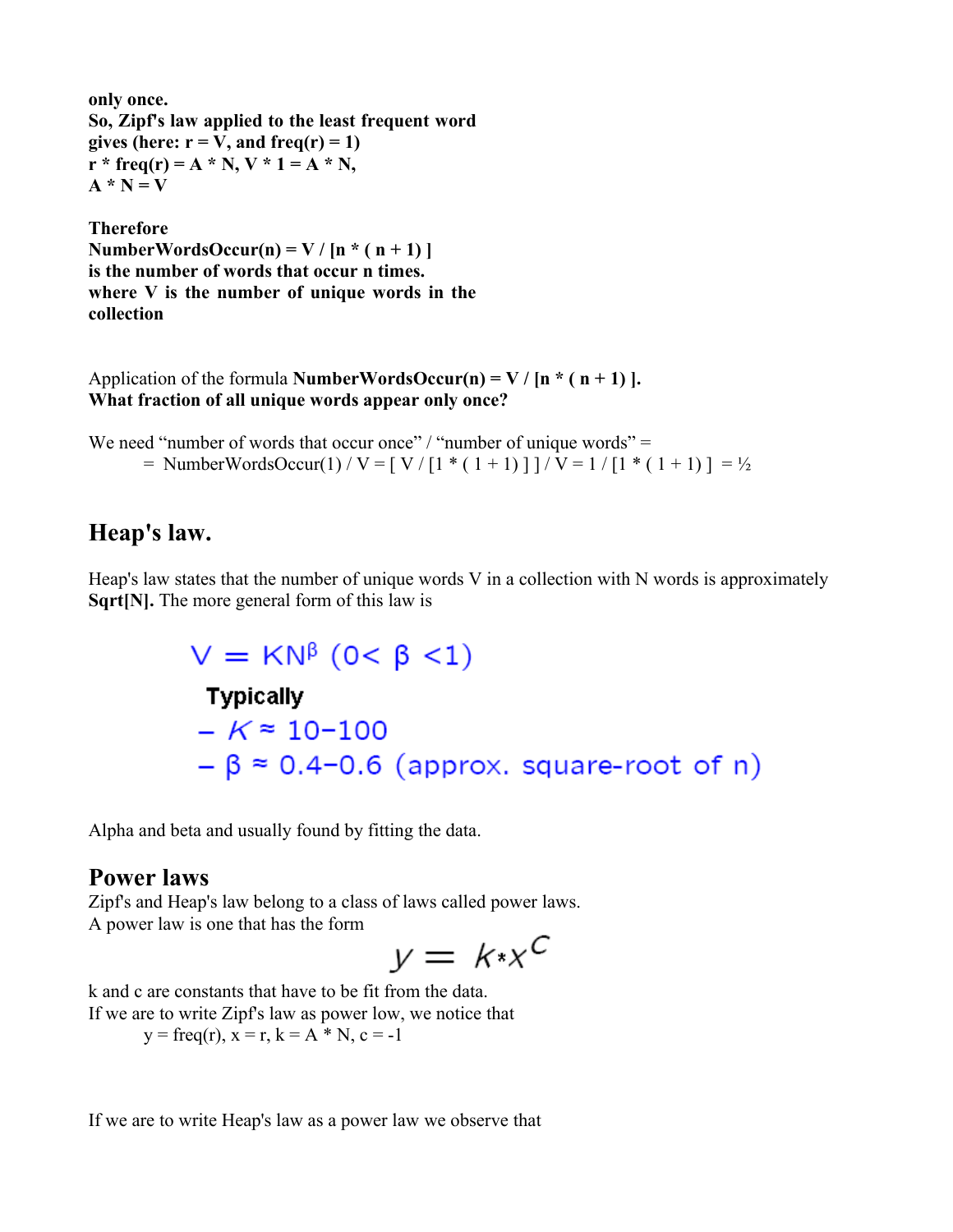$$
y = V
$$
,  $x = N$ ,  $k = K$  (from Heap's law),  $c = beta$ 

Power laws have the useful property that if one takes the log of both sides of one obtains a line. See picture.



Note: when you do the line fitting, do not use x and y but use  $x' = log(x)$  and  $y' = log(y)$  in the formulas for the least squares line fitting.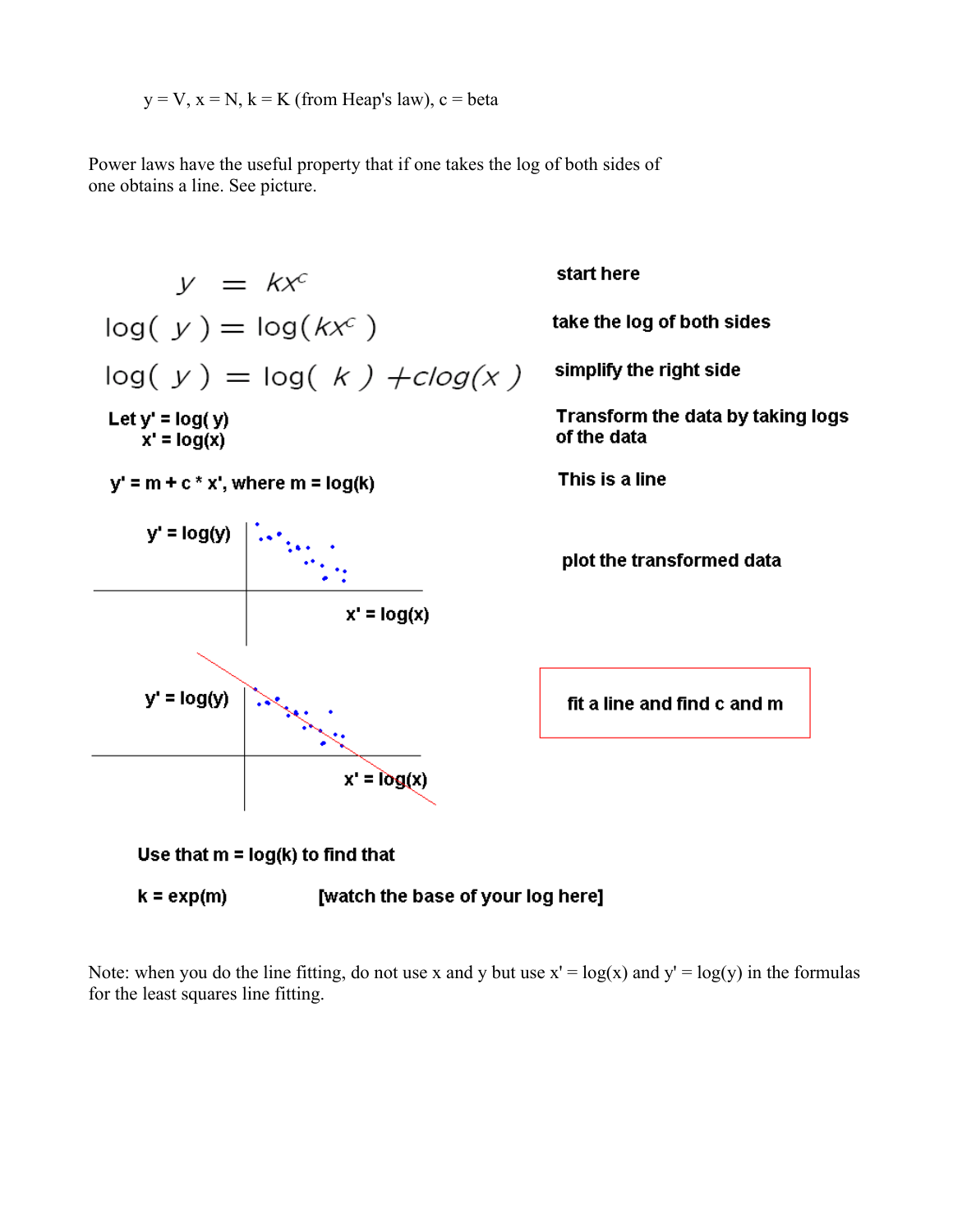#### **Fitting Zipf's law:**





Plot of term frequency vs. rank.

frequency vs. rank.

#### Source: Modeling Web Data by French

If you fit data that obeys Zipf's law you should get c close to -1.